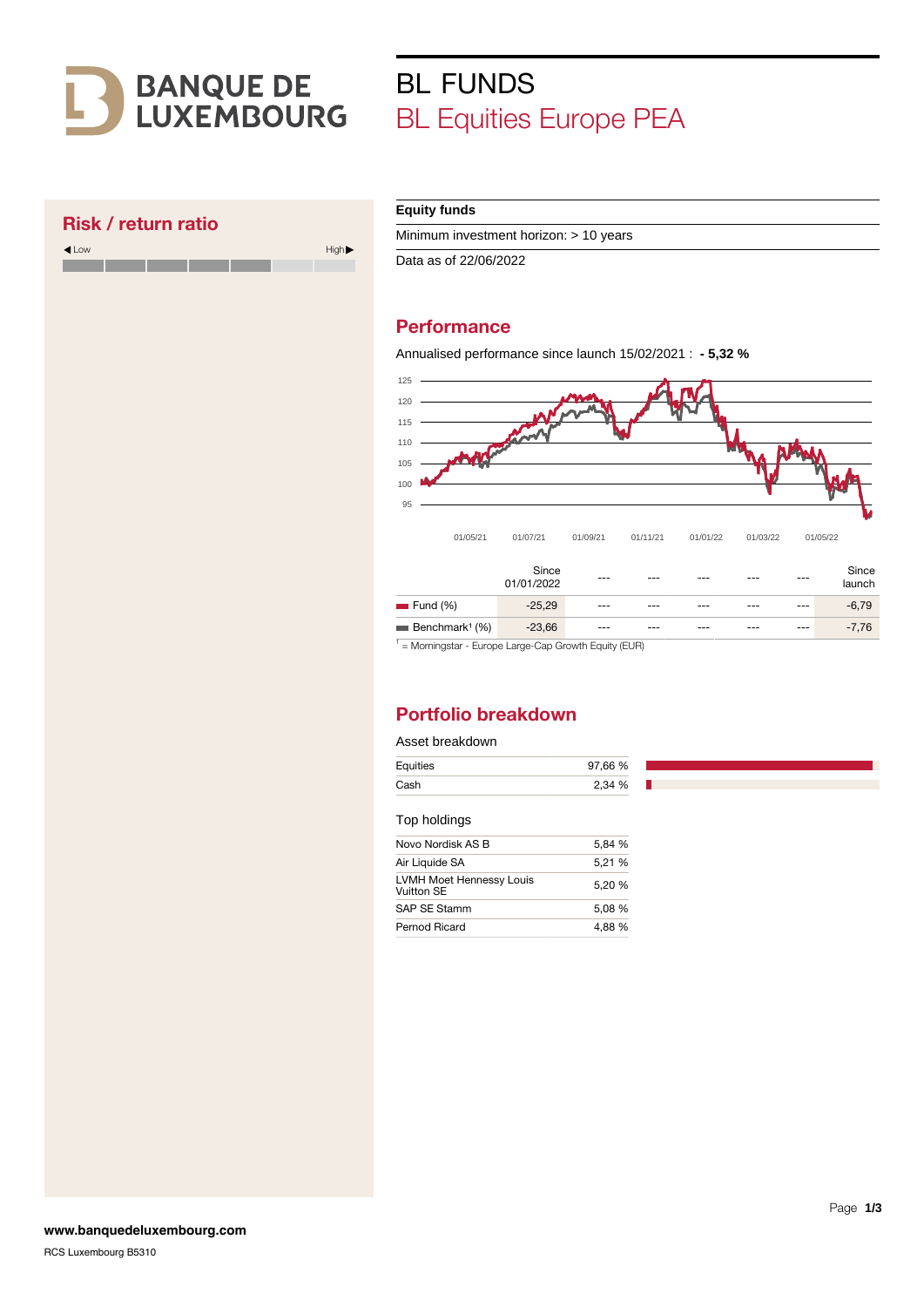

# BL FUNDS BL Equities Europe PEA

## Management company

BLI - Banque de Luxembourg Investments S.A.

## Countries of registration

AT, BE, CH, DE, DK, ES, FI, FR, IT, LU, NL, NO, PT, SE, SG

## NAV publications

www.blfunds.com, www.bli.lu, Fundinfo.com, De Tijd, L'Echo, Luxemburger Wort

## Fund information

| Launch date            | 15/02/2021         |
|------------------------|--------------------|
| Currency               | FUR                |
| Net assets (Mio)       | EUR 46,20          |
| NAV calculation        | Every business day |
| NAV CAP (22/06/2022)   | EUR 93.27          |
| NAV DIS (22/06/2022)   | EUR 89.01          |
| <b>Ongoing Charges</b> | 1.55 %             |
|                        |                    |

| Last updated          | 25/06/2022   |
|-----------------------|--------------|
| Management fee        | 1.25 %       |
| Subscription fee max. | 5.00 %       |
| Redemption fee        | 0.00%        |
| <b>ISIN CAP</b>       | LU2292333940 |
| <b>ISIN DIS</b>       | LU2292333866 |
|                       |              |